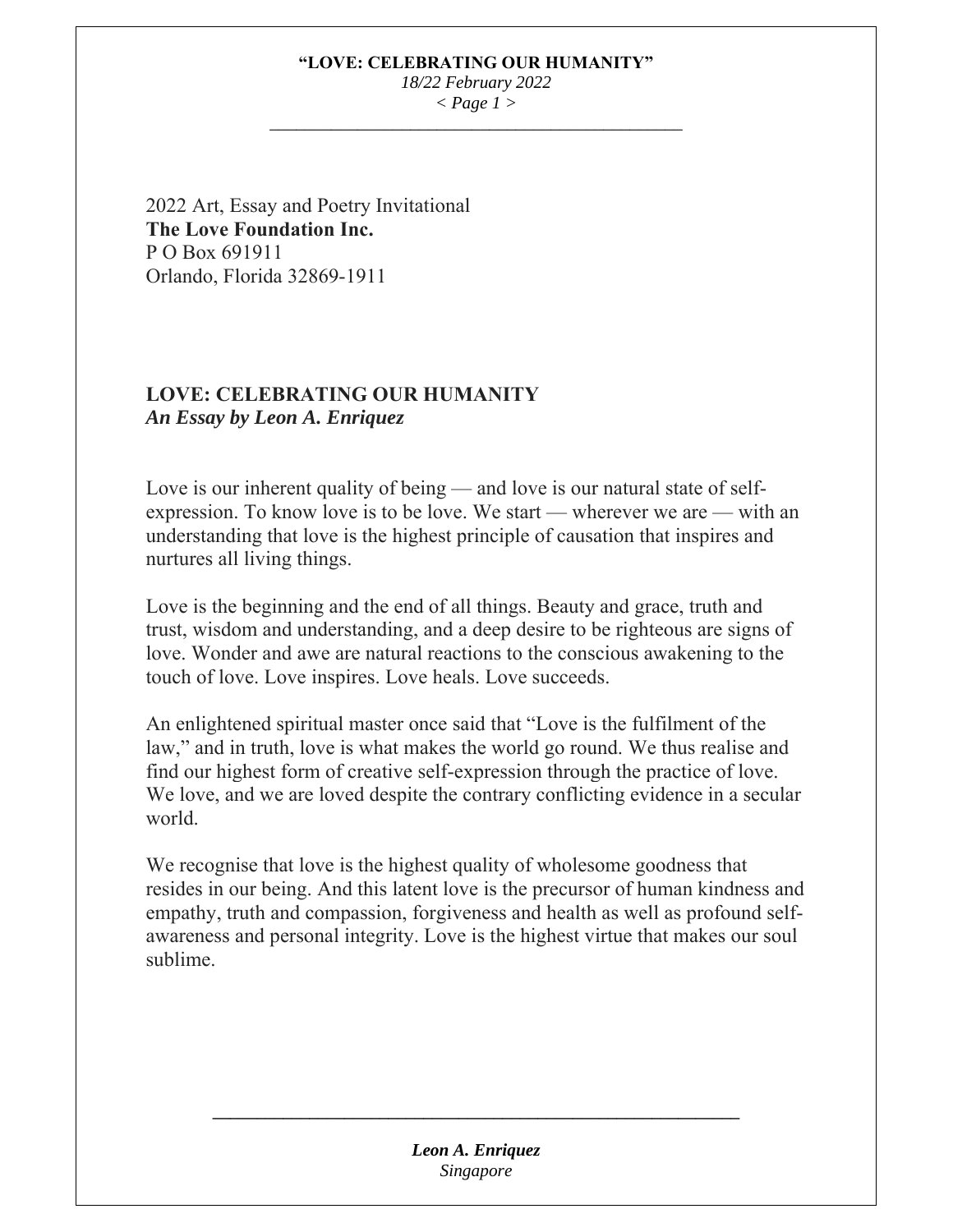#### **"LOVE: CELEBRATING OUR HUMANITY"**  *18/22 February 2022 < Page 2 >*

*\_\_\_\_\_\_\_\_\_\_\_\_\_\_\_\_\_\_\_\_\_\_\_\_\_\_\_\_\_\_\_\_\_\_\_\_\_\_\_\_\_\_\_\_\_\_\_* 

Love instructs a deeper desire to connect, to touch and to heal through loving relationships. We instinctively recognise our mutual interdependence for our collective growth and our personal well-being. Cause-and-Effect is sublimated by grace, light and peace.

Love inspires conscious awareness of ecstasy beyond the confines of reason and logic. We express our highest aspiration and become one with our deepest and highest motivation: to live and to love from a healing attitude of unconditional love for all life forms, sentient beings and companion creatures of Mother Earth.

We live in an ever-expanding universe of beauty and truth, light and grace where consciousness creates loving expressions of abundance and joy. Our personal joy of being thus inspires each human being to become our best self. Love elevates our common mortality and ushers our consciousness into the realm of eternity.

Love empowers our highest self-expression. This inherent goodness compels love to flourish in two ways. Both are valid expressions of love in our earthly dimension, and go together to surpass our finite limitations in a threedimensional existence of body-mind, soul and spirit.

Each person starts out with a curious and a conscious awareness of conditional love that is basic to self-preservation. This marks each soul entity or person as a unique individual and character. In our dualistic world, all thought forms are conditional because change is the way of evolution.

As we progress individually in our earthly life path, each person gains a succinct idea and creative momentum to realise a conscious inner awareness. This emergent knowing builds to a distinct climax that flowers a deeper understanding of love.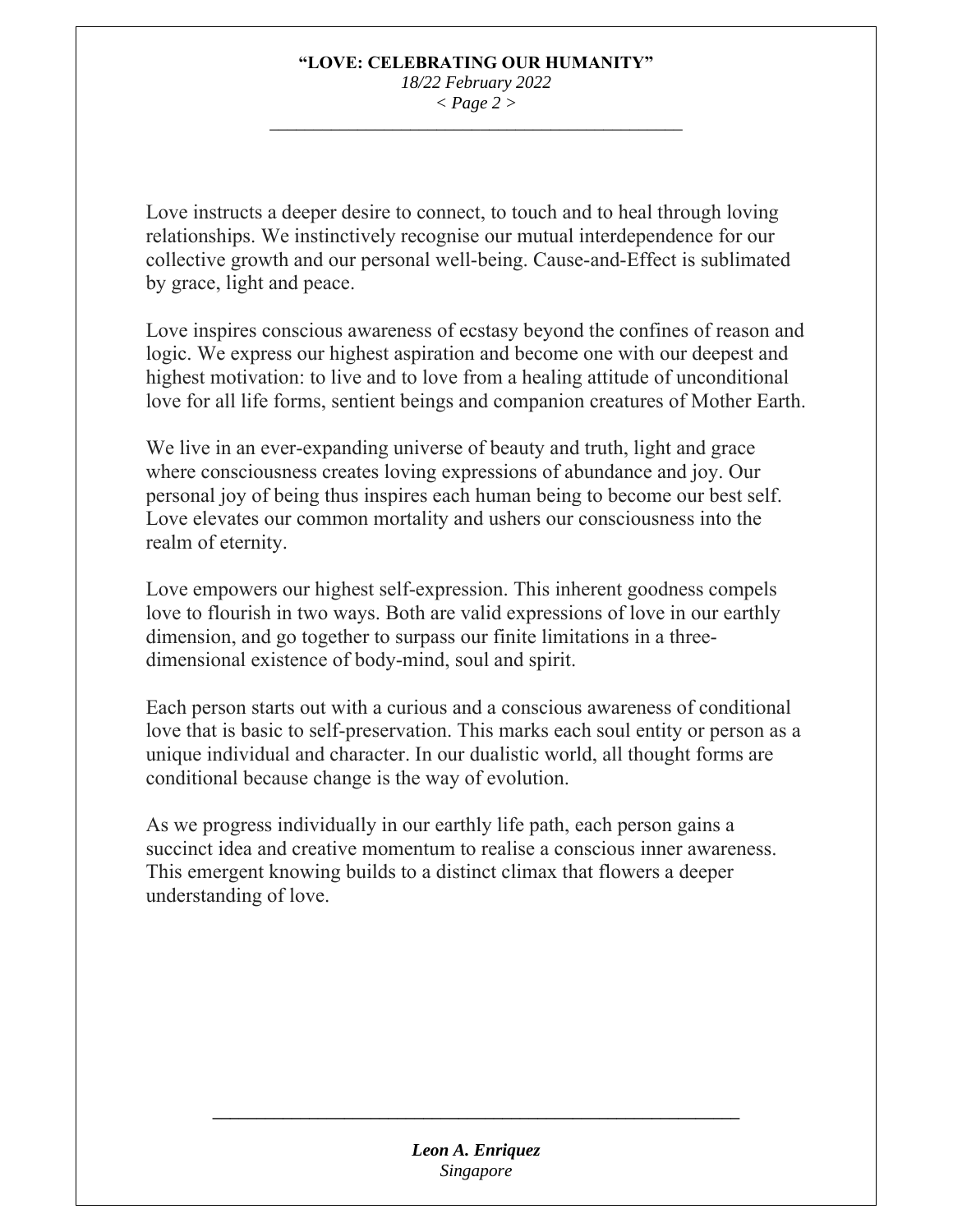#### **"LOVE: CELEBRATING OUR HUMANITY"**  *18/22 February 2022 < Page 3 >*

*\_\_\_\_\_\_\_\_\_\_\_\_\_\_\_\_\_\_\_\_\_\_\_\_\_\_\_\_\_\_\_\_\_\_\_\_\_\_\_\_\_\_\_\_\_\_\_* 

Love thus inspires and attains a personal transformation and a lasting impact and unconditional love reveals its true nature. Good health and empathy, compassion and wholeness, as well as harmony and balance now become apparent in our psyche and soma. Wonder is the lovely reaction to the magnificent phenomena of the natural world as love calls to each soul to awaken and to evolve in the dance of love called life.

We — each starting as transformed individuals — then recognise that unconditional love expands our spiritual possibilities through self-mastery in our individual life path. Thus, unconditional love that is given to all — without judgement and conditions — brings about optimal feelings of joy and offers lasting blessings.

Through the effects of unconditional love, we then experience the miracle of extraordinary feelings of peace of body-mind, heart and soul. Love is thus the sole agent of change and reality despite all the contrasting conflicts that emerge and escalate in a world of duality.

Unconditional love is truly the ultimate miracle of creative self-expression and optimal self-awareness beyond the obvious limitations, constraints and boundaries of a self-contained, conceited worldview.

Realise here that the secular world has not changed. What has truly changed is our attitude and our perspective. We now practice consciously and we align our hearts and souls with unconditional love — a love that is boundless — and truly healing and transformational to our spiritual worldview.

We bring peace, healing and progress to a finite world by living, sharing and spreading unconditional love — to everyone, to every living creature and to all living things in this wonderful place called Mother Earth.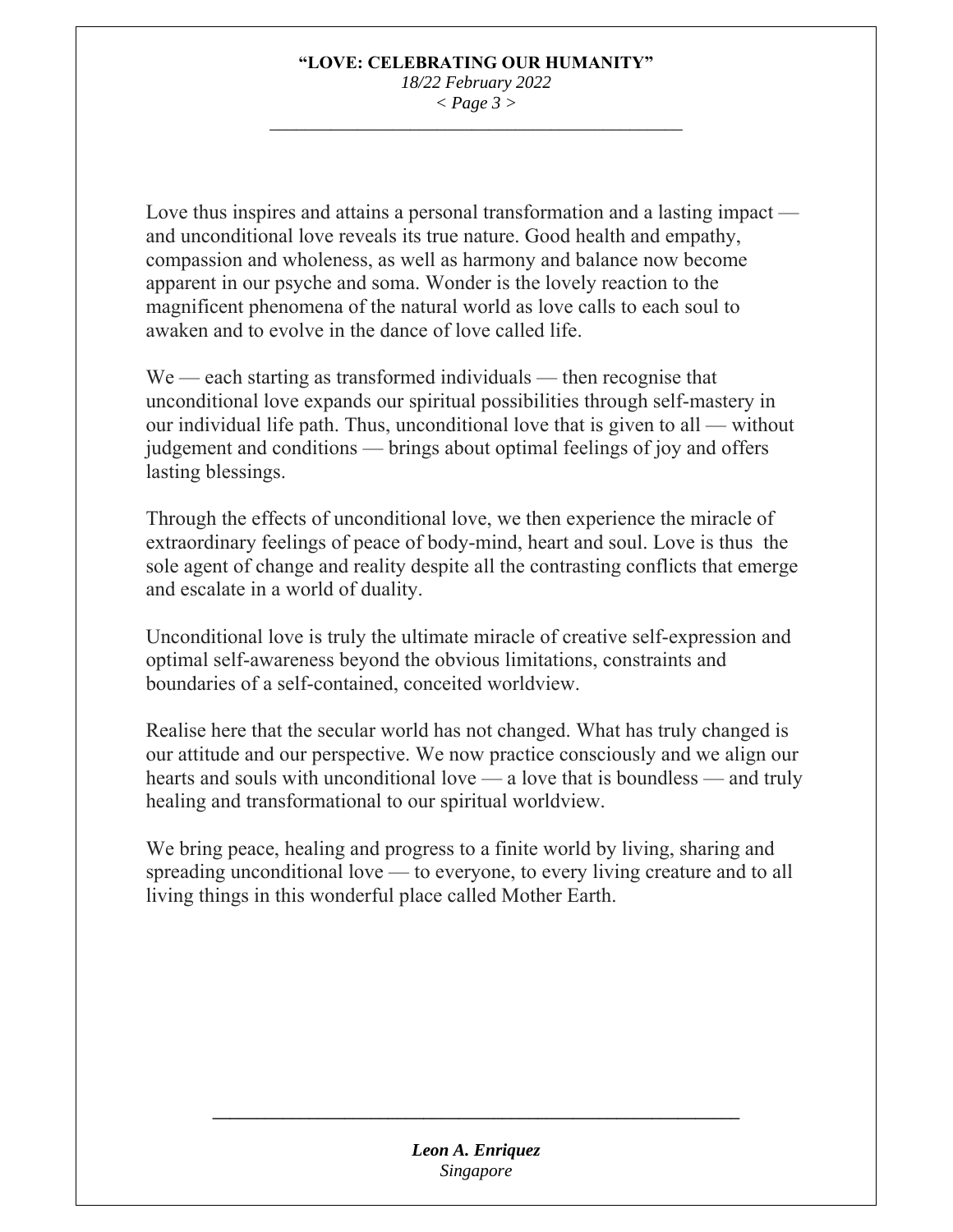## **"LOVE: CELEBRATING OUR HUMANITY"**  *18/22 February 2022*

*< Page 4 > \_\_\_\_\_\_\_\_\_\_\_\_\_\_\_\_\_\_\_\_\_\_\_\_\_\_\_\_\_\_\_\_\_\_\_\_\_\_\_\_\_\_\_\_\_\_\_* 

So, unconditional love begins with me and you, and impacts the world around us in the creation of an earthly miracle of epic proportions — verily a heaven here on earth.

The real miracle is the profound and the sublime quality of love that creates and sustains the miracle of life in the journey of the cosmos from the dawn of time. Herein lies the truth, beauty and grace of "All-That-Is" which instructs grace and light, peace and joy, and eternal love in all sacred spaces.

Life is the dance of love. And love is the cause of life. Love exists only for love's sake. This then is the purpose of life: To love and be loved: because love is all that matters in the Here and Now moment. So, "The purpose of life is a life of purpose" — Love.

Love is the way we celebrate our humanity, Here and Now! And love begins with me, and you, my friends.

<ENDS>

*18/22 Feb 2022 Singapore*